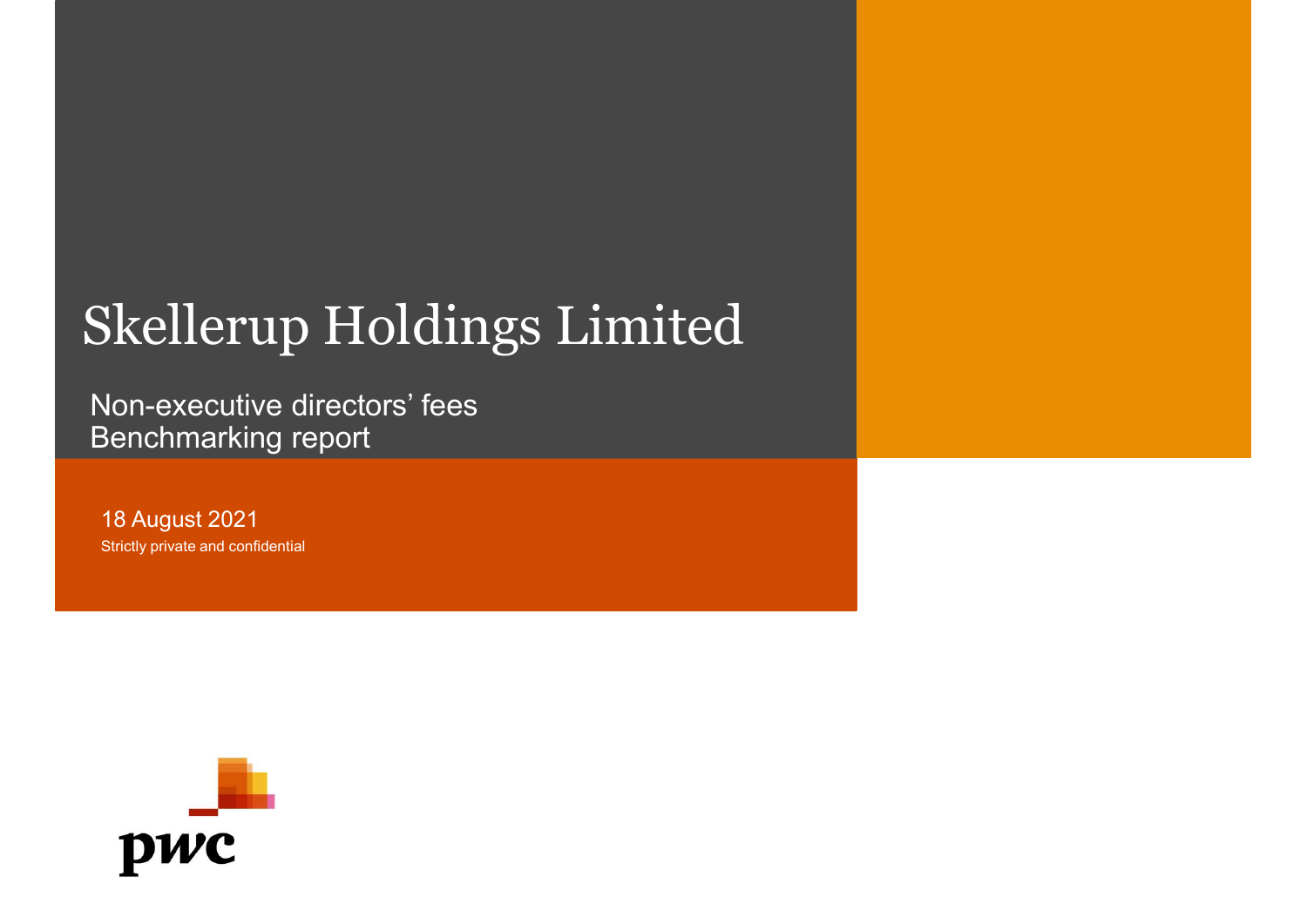

Chris Place **Partner** chris.g.place@pwc.com

Tanya Giles **Director** tanya.j.giles@pwc.com

PricewaterhouseCoopers 15 Customs Street West Auckland

Strictly private and confidential PwC Skellerup Holdings Limited

Liz Coutts Board Chair Skellerup Holdings Limited Auckland

Dear Liz

#### Non-executive directors' fees benchmarking final report for Skellerup Holdings Limited

We are pleased to provide our final market benchmarking report for non-executive directors' fees at Skellerup<br>Holdings Limited (Skellerup). Market data has been sourced from publicly available information. The agreed Holdings Limited<br>Boxel Chair<br>New Heldings Limited<br>We are pleased to provide our final market benchmarking final report for Skellerup Holdings Limited<br>We are pleased to provide our final market benchmarking report for non-e comparator group is as listed in the Appendix to this report. Liz Coutts<br>Bokellerup Holdings Limited<br>Bokellerup Holdings Limited<br>Non-executive directors' fees benchmarking final report for Skellerup Holdings Limited<br>We are pleased to provide our final market benchmarking report for n Liz Coutts<br>
Board Chair<br>
Skellerup Holdings Limited<br>
Nuckland<br>
Dear Liz<br>
Non-executive directors' fees benchmarking final report for Skellerup Holding<br>
We are pleased to provide our final market benchmarking report for non Auckland<br>
Alexikand<br>
We are pleased to provide our final market benchmarking report for Skellerup Holdings Limited<br>
We are pleased to provide our final market benchmarking report for non-executive directors' fees at Skelle Dear Liz<br>
Non-executive directors' fees benchmarking final report for Skellerup Holdings Limited<br>
We are pleased to provide our final market benchmarking report for mon-executive directors' fees at Skellerup<br>
Holdings Limi Liz Coutts<br>
Board Chair<br>
Skellerup Holdings Limited<br>
Auckland<br>
M: 021 221 6187<br>
M: 021 221 6187<br>
M: 021 221 6187<br>
M: 021 221 6187<br>
M: 021 221 6187<br>
M: 021 221 6187<br>
M: 021 221 6187<br>
M: 021 221 6187<br>
M: 021 221 6187<br>
M: 021 Liz Coutts<br>
Board Chair<br>
Skellerup Holdings Limited<br>
Auckland<br>
Chris Place<br>
Chris Place<br>
M: 021 221 6187<br>
M: 021 221 6187<br>
M: 021 208 122<br>
Microsofter<br>
M: 021 608 122<br>
Microsofter<br>
M: 021 608 122<br>
Microsofter<br>
M: 021 608 1

New Zealand<br>T. +64 (0) 00 355 9000 **Directory and the USE Coopers New Zealand. The Cooperation of the Cooperation of the Cooperation of the New Zealand.**<br> **The Cooperation of the New Zealand.**<br>
PricewaterhouseCoopers<br>
PricewaterhouseCoopers<br>
Pricewaterhous firm, and may sometimes refer to the PwC network. Each member firm is a separate legal entity. Please see www.pwc.com/structure for further details. This report is protected under the copyright laws of New Zealand and other countries as an unpublished work. This report contains information that is proprietary and confidential to PricewaterhouseCoopers and shal information that is propriated that is propriated to Pricewater that is propriated to Pricewater and the recipient of the recipient of the recipient of the recipient of the recipient of the recipient of the recipient of th duplicated, used or disclosed in whole or in part by the recipient for any purpose other than to evaluate this report. The contents of this report should not be treated as advice, and no responsibility is taken for acting on information contained in the document. Any other use or disclosure in whole or in part of this information without the express written permission of PricewaterhouseCoopers is prohibited.

18 August 2021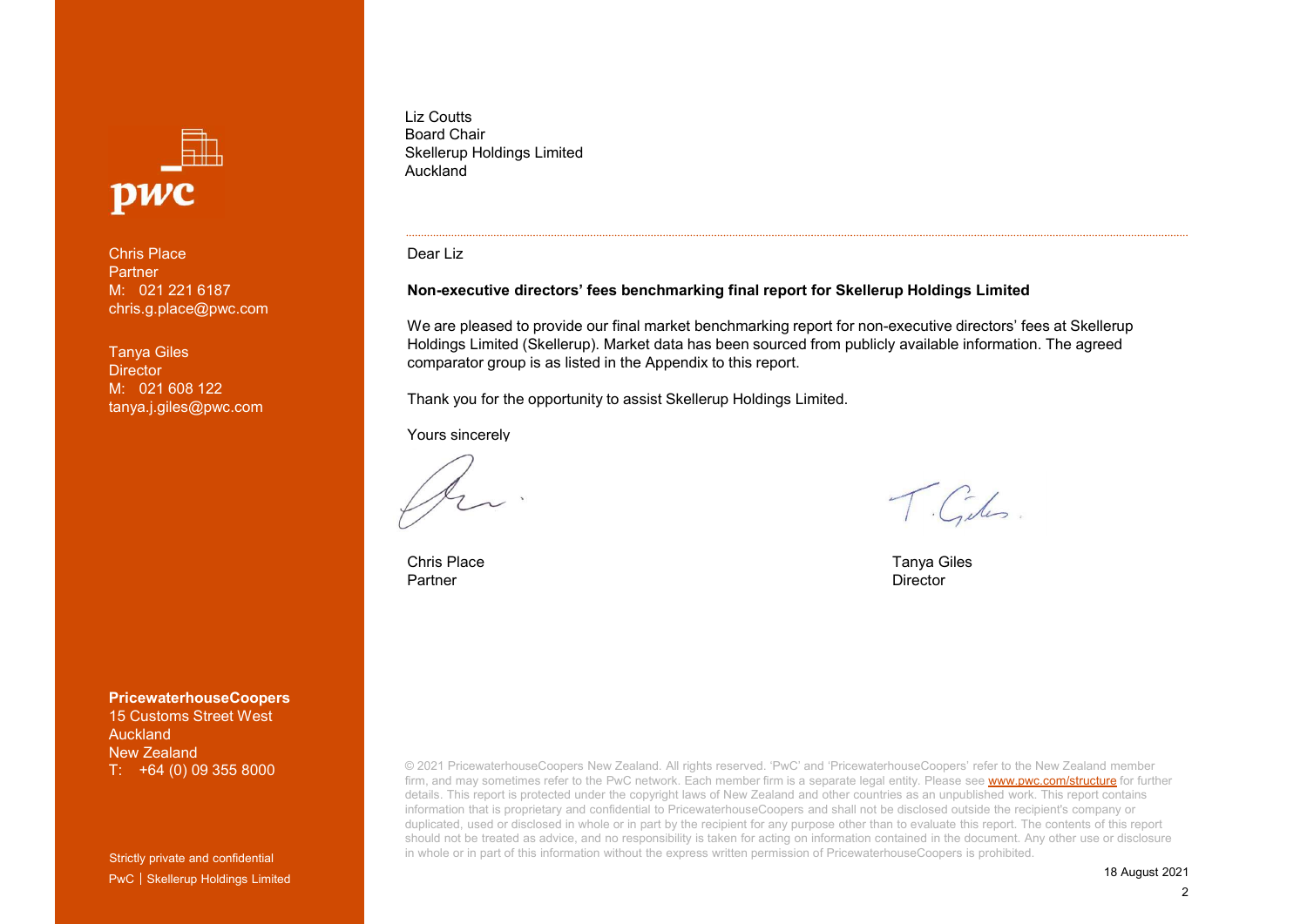#### Independence declaration

PwC's Reward Services team has been engaged by the Skellerup Holdings Limited (Skellerup) Board of Directors (the Board) to provide independent remuneration benchmarking services in relation to Skellerup's Directors' fees (the Services).

As lead engagement Partner for the provision of the Services to the Board, I declare that no influence has been brought to bear upon me or, to the best of my knowledge and belief, any member of the PwC Reward Services team, by any Board member, employee or executive of Skellerup or any other party regarding the Services or outcomes of the Services.

Dated: 18 August 2021

Chris Place Partner PricewaterhouseCoopers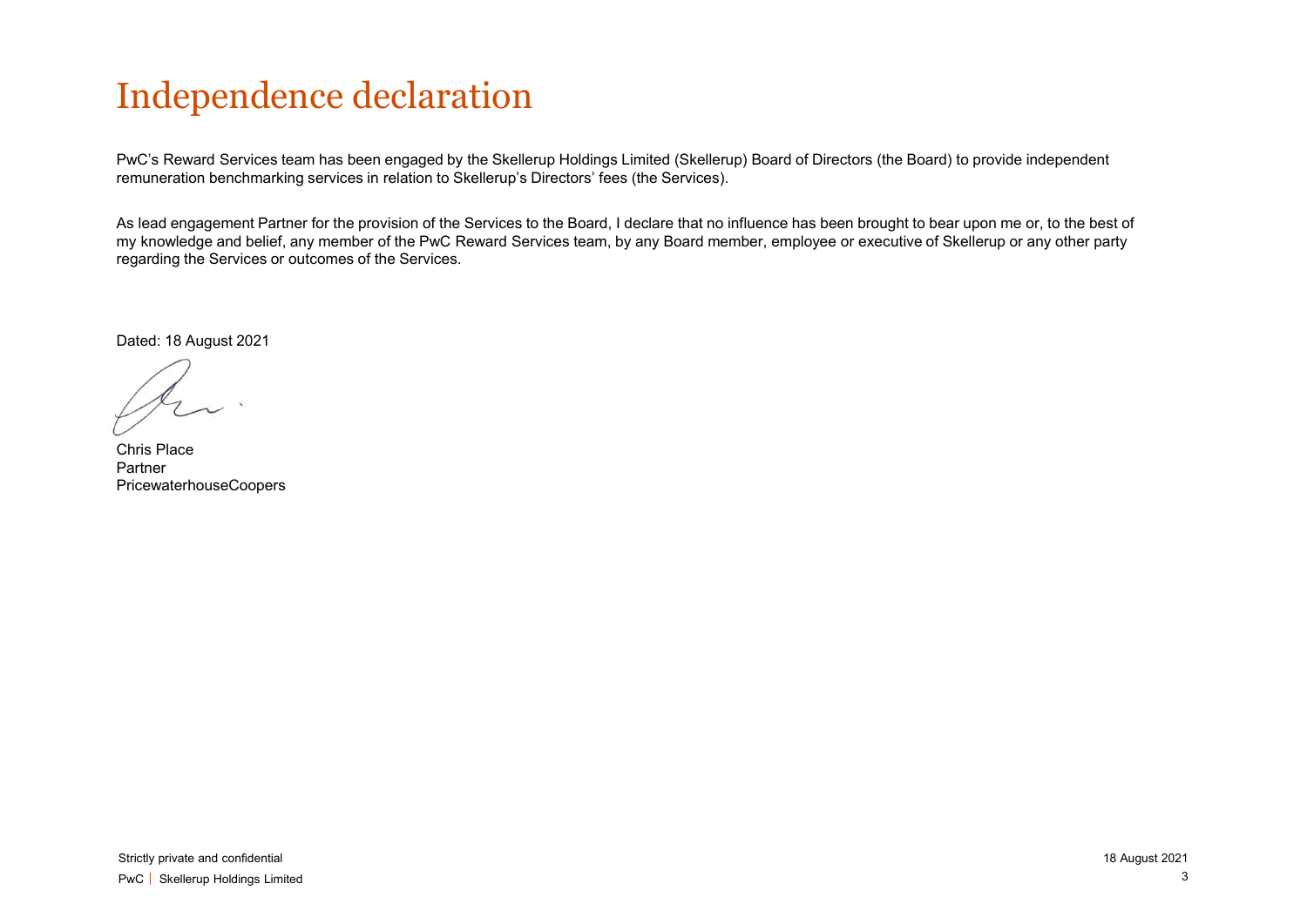#### Our approach

#### Introduction

PwC was engaged by the Board of Skellerup to provide market data on non-executive directors' (NED) fees. **Example 18 Alternation**<br>
Was engaged by the Board of Skellerup to provide market data on non-executive and portocons (NED) fees.<br>
Information<br>
tors' (NED) fees.<br>
Information group underpinned by comparable market capitali **1. Comparator group and Comparation (NED)**<br>
• Non-executive director (NED) fees.<br>
• Non-executive director (NED) fees.<br>
• Non-executive director (NED) fees,<br>
• Non-executive director (NED) fees,<br>
• Charlies market positi **Allace Committee**<br>
• Allace Committee Committee Committee Committee Committee Committee Committee Committee Committee<br>
• Allace Committee Committee; applement Committee; applement Committee; <br>
• Committee Scheierup's dir **11" approach**<br> **Committed Committed Stand** of Skellerup to provide market data on non-executive<br>
tors' (NED) fees.<br>
Imparator group underpinned by comparable market capitalisation was agreed by<br> **exercution**<br> **Committed** was engaged by the Board of Skellerup to provide market data on non-executive<br>tors' (NED) fees.<br>
"memarator group underpinned by comparable market capitalisation was agreed by<br>
"memarator group underpinned by comparable ma

A comparator group underpinned by comparable market capitalisation was agreed by the Skellerup Board for this benchmarking exercise.

#### **Scope**

The report outlines market positioning and does not specify or recommend remuneration for Skellerup's directors.

#### Data included

The following information is included, all expressed in New Zealand dollars:

- 
- 
- -
	-
- -
	-
- - Chair fees (insufficient data for member fees to publish);
- 
- 

mparator group underpinned by comparable market capitalisation was agreed by<br> **e**<br> **vector**<br> **expectition**<br> **expectition**<br> **included**<br> **included**<br> **included**<br> **included**<br> **included**<br> **included**<br> **included**<br> **included**<br> **in be**<br> **(a)**<br> **(a)**<br> **(a)**<br> **(a)**<br> **(a)**<br> **(a)**<br> **(a)**<br> **(a)**<br> **(a)**<br> **(a)**<br> **(a)**<br> **(a)**<br> **(a)**<br> **(a)**<br> **(a)**<br> **(a)**<br> **(a)**<br> **(a)**<br> **(a)**<br> **(a)**<br> **(a)**<br> **(a)**<br> **(a)**<br> **(a)**<br> **(a)**<br> **(a)**<br> **(a)**<br> **(a)**<br> **(a)**<br> **(a)**<br> **(a)**<br> NB Insufficient data to publish fee levels for Skellerup's dedicated **Nomination** Committee, as this function is either aggregated with another committee type e.g. Remuneration & Nomination or operates as a function of the full Board or does not attract fees, where a standalone function (across the peer group).

Analysis has been prepared based on policy fee data where available. If policy fee data was not published, actual Directors' fees data has been utilised, provided it was **Board Chair – annual fersi,**<br>
Non-executive director (NED) – annual fees;<br>
• Chair fees;<br>
• Chair fees;<br>
• Chair fees;<br>
• Chair fees;<br>
• Chair fees;<br>
• Member fees;<br>
• Member fees;<br>
• Member fees;<br>
• Health & Safety Com 2020 reports. Where the company stated in its Annual Report that it was seeking an increase in the fee pool and/or in directors' fees at the AGM, the latest fee approved by shareholders has been used. Each company's data has been benchmarked using a consistent definition of directors' fees. The published policy data for base fees for each position, excluding expenses and ad-hoc fees has been utilised e.g. excluding consulting or other services (where applicable).

Any alternate, acting and executive directors were excluded. All directors' fee information has been annualised for the purposes of this analysis.

Any temporary fee reductions introduced in response to the impacts of the COVID-Any alternate, acting and executive directors were excluded. All directors' fee<br>information has been annualised for the purposes of this analysis.<br>Any temporary fee reductions introduced in response to the impacts of the C Some impact of these temporary reductions may however flow on to the actual fee spend aggregate analysis over the course of the 2020 year in particular. Any alternate, acting and executive directors were excluded. All directors' fee<br>information has been annualised for the purposes of this analysis.<br>
Any temporary fee reductions introduced in response to the impacts of the alternate, acting and exercutive directors were excluded. All directors' fee<br>nation has been annualised for the purposes of this analysis.<br>
emporary fee reductions introduced in response to the impacts of the COVID-<br>
ande or any state manualised for the purposes of this analysis.<br>
orary fee reductions introduced in response to the impacts of the COVID-<br>
mic are not canglerated in the analysis, with the focus being on policy data.<br>
acat of t

#### Comparator group and data sources

Data was obtained for 12 NZX-listed companies. The comparator companies and their current market capitalisation, annual revenue and total asset values are listed in Appendix 1, on page 6 of this report.

Market capitalisation generally has a stronger correlation to directors' fee levels than other dimensions e.g. annual revenue. It is common in the development of a comparator group to aim for an evenly weighted sample i.e. a similar proportion of companies larger and smaller than the subject company, by market capitalisation.

In this regard we note:

- compared to Skellerup at \$1,005m. Across this group there are six smaller and six larger companies than Skellerup, when assessed using this metric.
	- current market capitalisation.

Market capitalisation data was obtained from the NZX website, in early August 2021 (the point at which the comparator group was agreed).

#### Comparative ratios

We have compared Skellerup's current NED fee alignment to the market median observations.

#### Board size

The median number of Directors per Board, across the sample of twelve companies is 6 (average also 6).

#### Chair to NED fee relationship

The median relationship of Chair fee to NED fee was 200% i.e. a two x multiplier (average 205%). The lowest multiple was 181%, while the highest was 270% (includes Chair committee fees where paid on top of base fee).

Strictly private and confidential 18 August 2021 PwC 4 Skellerup Holdings Limited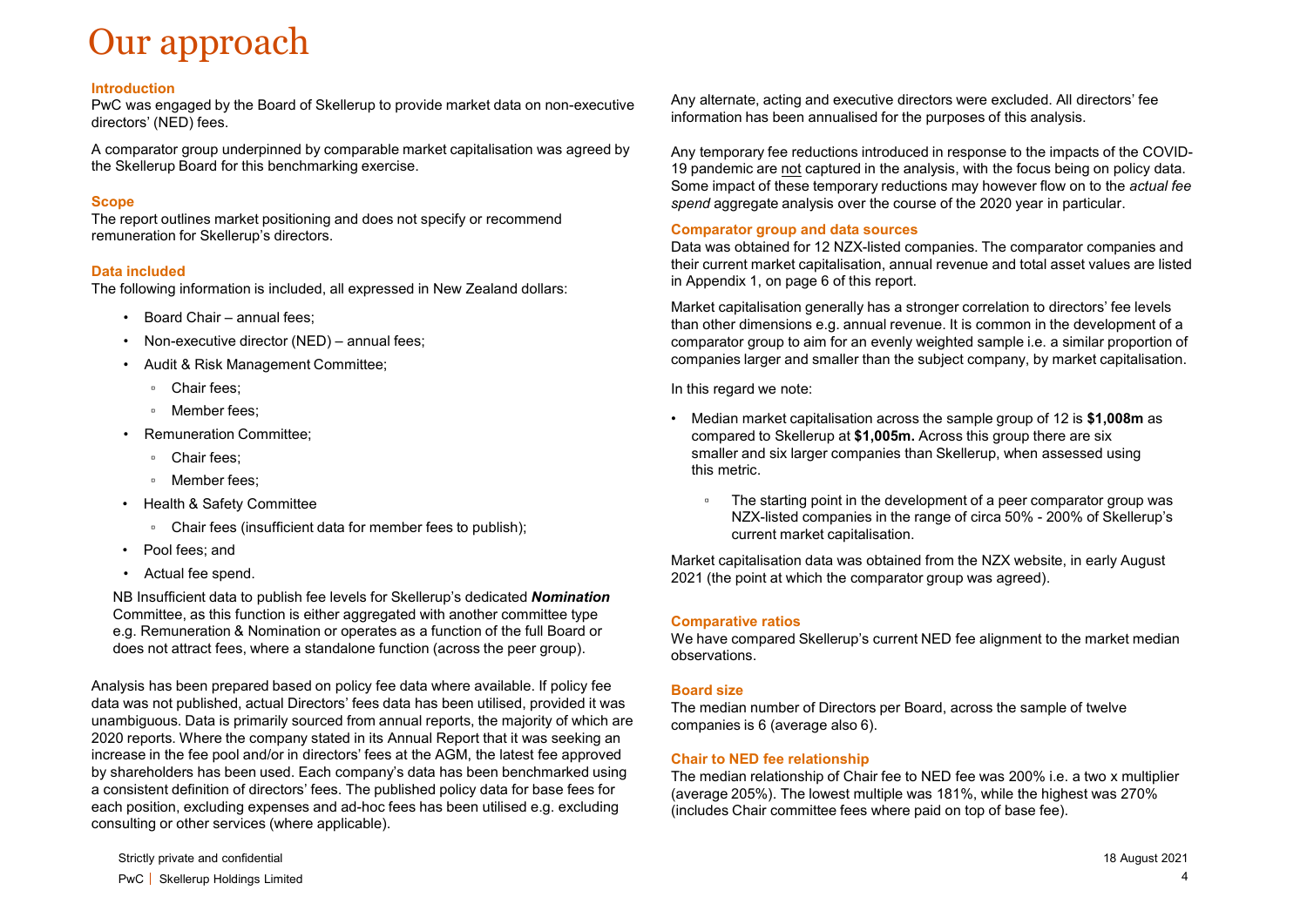#### Market data

The table below summarises market remuneration data for directors' fees from a comparator group of 12 NZX-listed companies agreed with the Skellerup Board for the purposes of this exercise. As noted on the prior page, the basis for the comparator group composition was comparable market capitalisation. Median market capitalisation across the sample is \$1,008 million (average \$987 million), compared to Skellerup's market capitalisation of \$1,005 million. Details of the comparator group are provided in Appendix 1. **Market data**<br>The table below summarises market remuneration data for directors' fees from a comparator group of 12 NZX-listed comparies agreed with the Skellerup Board for the<br>purposes of this exercise. As noted on the pr **and the set of the set of the set of the set of the business of this exercise.** As noted on the prior page, the basis for the comparator group composition was conses of this exercise. As noted on the prior page, the basi **Market data**<br>The table below summarises market remuneration data for directors' fees from a comparator group of 12 NZX-listed comparates agreed with the Skellerup Board for the proposes of this corocion. As noted on the p

- a) There is no direct comparator to Skellerup currently listed on the NZX; and
- 

#### Market data table:

| Market data                                                                                                                                                                                                                                                                                                                                                                                                                                                                                                                                     |                       |                      |                                 |                                    |
|-------------------------------------------------------------------------------------------------------------------------------------------------------------------------------------------------------------------------------------------------------------------------------------------------------------------------------------------------------------------------------------------------------------------------------------------------------------------------------------------------------------------------------------------------|-----------------------|----------------------|---------------------------------|------------------------------------|
| The table below summarises market remuneration data for directors' fees from a comparator group of 12 NZX-listed companies agreed with the Skellerup Board for the<br>ourposes of this exercise. As noted on the prior page, the basis for the comparator group composition was comparable market capitalisation. Median market<br>apitalisation across the sample is \$1,008 million (average \$987 million), compared to Skellerup's market capitalisation of \$1,005 million. Details of the comparator<br>group are provided in Appendix 1. |                       |                      |                                 |                                    |
| While the Board has agreed the use of this comparator group for the purposes of this benchmarking exercise, you have asked that we note in this report the Board's<br>iew that:                                                                                                                                                                                                                                                                                                                                                                 |                       |                      |                                 |                                    |
| a) There is no direct comparator to Skellerup currently listed on the NZX; and                                                                                                                                                                                                                                                                                                                                                                                                                                                                  |                       |                      |                                 |                                    |
| ) That Skellerup is an international company with 80% of revenue offshore and with the majority of manufacturing operations offshore - located in a number of<br>different jurisdictions - which increases the complexity of the business.                                                                                                                                                                                                                                                                                                      |                       |                      |                                 |                                    |
| Where the Skellerup Board chooses to position its fees against this market data will depend on the Board's view of the overall relevance of the comparator group and<br>pecifically Skellerup's perceived relative complexity of operations, relative scale, ranking (by scale) and risk profile as compared with those of the comparator<br>companies.<br>The table below summarises the market median position for specified Board roles and aggregate fees and compares the current Skellerup directors' fees against the                    |                       |                      |                                 |                                    |
| nedian of the comparator group.                                                                                                                                                                                                                                                                                                                                                                                                                                                                                                                 |                       |                      |                                 |                                    |
| <b>Market data table:</b>                                                                                                                                                                                                                                                                                                                                                                                                                                                                                                                       |                       |                      |                                 |                                    |
| <b>Position</b>                                                                                                                                                                                                                                                                                                                                                                                                                                                                                                                                 | <b>Sample</b><br>size | <b>Market median</b> | <b>Skellerup's current fees</b> | <b>Comparison to the</b><br>median |
| Board Chair <sup>1</sup>                                                                                                                                                                                                                                                                                                                                                                                                                                                                                                                        | 11                    | \$180,000            | \$174,000                       | 97%                                |
| NED <sup>2</sup>                                                                                                                                                                                                                                                                                                                                                                                                                                                                                                                                | 12                    | \$90,000             | \$87,000                        | 97%                                |
| Chair of Audit & Risk Committee <sup>3</sup>                                                                                                                                                                                                                                                                                                                                                                                                                                                                                                    | 11                    | \$16,000             | \$25,000                        | 156%                               |
| Chair of Remuneration Committee <sup>4</sup>                                                                                                                                                                                                                                                                                                                                                                                                                                                                                                    | 11                    | \$12,000             | Nil                             | N/A                                |
| Chair of Health and Safety Committee <sup>5</sup>                                                                                                                                                                                                                                                                                                                                                                                                                                                                                               | $\overline{7}$        | \$15,000             | <b>Nil</b>                      | N/A                                |
|                                                                                                                                                                                                                                                                                                                                                                                                                                                                                                                                                 |                       | \$8,800              | Nil                             | N/A                                |
| Member of Audit & Risk Committee <sup>6</sup>                                                                                                                                                                                                                                                                                                                                                                                                                                                                                                   | 8                     |                      |                                 |                                    |
| Member of Remuneration Committee7                                                                                                                                                                                                                                                                                                                                                                                                                                                                                                               | 5                     | \$7,500              | Nil                             | N/A                                |
| Total approved pool fee <sup>8</sup>                                                                                                                                                                                                                                                                                                                                                                                                                                                                                                            | 12                    | \$808,800            | \$550,000                       | 68%                                |

7. Data for the 5 of 12 companies that had this role/paid additional remuneration to this role.

8. Data for all 12 companies that disclosed their total fee pool.

9. Total fees paid in the last financial year, all 12 companies.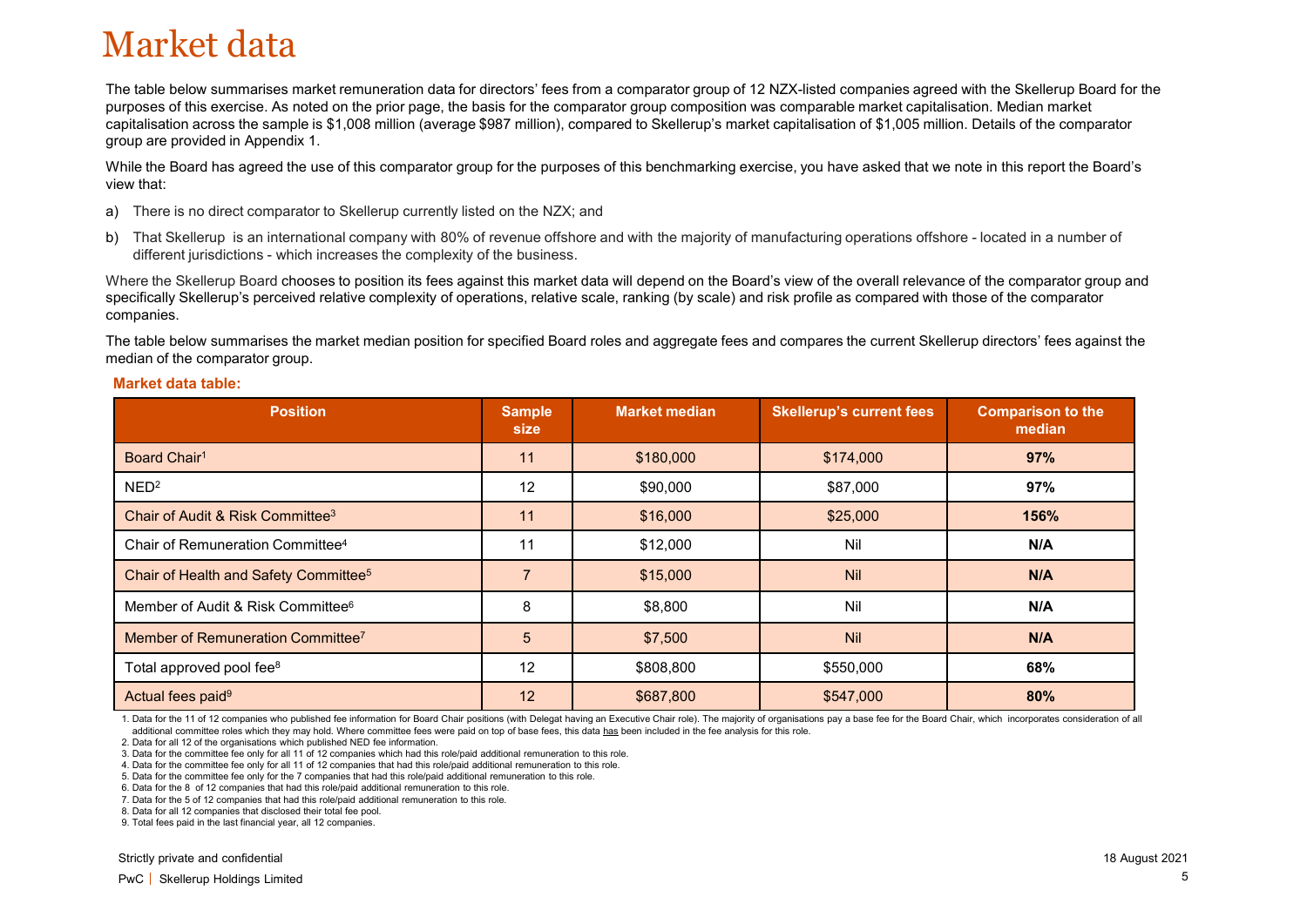# Appendix 1 – Comparator Group<br>
Source: Market capitalisation data: <u>www.nzx.com</u><br>
Revenue and total assets data from latest annual reports

| Source: Market capitalisation data: www.nzx.com                     |                                                                             |                                                  | <b>Appendix 1 - Comparator Group</b>               |
|---------------------------------------------------------------------|-----------------------------------------------------------------------------|--------------------------------------------------|----------------------------------------------------|
| Revenue and total assets data from latest annual reports<br>Company | <b>Market</b><br><b>Capitalisation (\$</b><br>millions) as at<br>6 Aug 2021 | <b>Company total</b><br>revenue<br>(\$ millions) | <b>Company total gross</b><br>assets (\$ millions) |
| Air New Zealand Limited (NZSE:AIR)                                  | 1,684                                                                       | 4,836                                            | 7,543                                              |
| Z Energy Limited (NZSE: ZEL)                                        | 1,529                                                                       | 3,520                                            | 2,953                                              |
| Delegat Group Limited (NZSE:DGL)                                    | 1,349                                                                       | 303                                              | 820                                                |
| The Warehouse Group Limited (NZSE:WHS                               | 1,200                                                                       | 3,173                                            | 1,855                                              |
| Arvida Group Limited (NZSE:ARV)                                     | 1,141                                                                       | 175                                              | 2,181                                              |
| Oceania Healthcare Limited (NZSE:OCA)                               | 1,044                                                                       | 312                                              | 2,261                                              |
| Kathmandu Holdings Limited (NZSE:KMD)                               | 971                                                                         | 802                                              | 1,573                                              |
| Synlait Milk Limited (NZSE:SML)                                     | 811                                                                         | 1,302                                            | 1,492                                              |
| Napier Port Holdings Limited (NZSE:NPH)                             | 648                                                                         | 100                                              | 385                                                |
| Scales Corporation Limited (NZSE:SCL)                               | 638                                                                         | 471                                              | 586                                                |
| Sanford Limited (NZSE:SAN)                                          | 462                                                                         | 469                                              | 932                                                |
| Michael Hill International (NZSE:MHJ)                               | 361                                                                         | 492                                              | 502                                                |
| Relativity to Skellerup                                             |                                                                             |                                                  |                                                    |
| <b>Skellerup Holdings Limited (NZSE:SKL)</b>                        | 1,005                                                                       | 251                                              | 284                                                |
| Median                                                              | 1,008                                                                       | 482                                              | 1,533                                              |